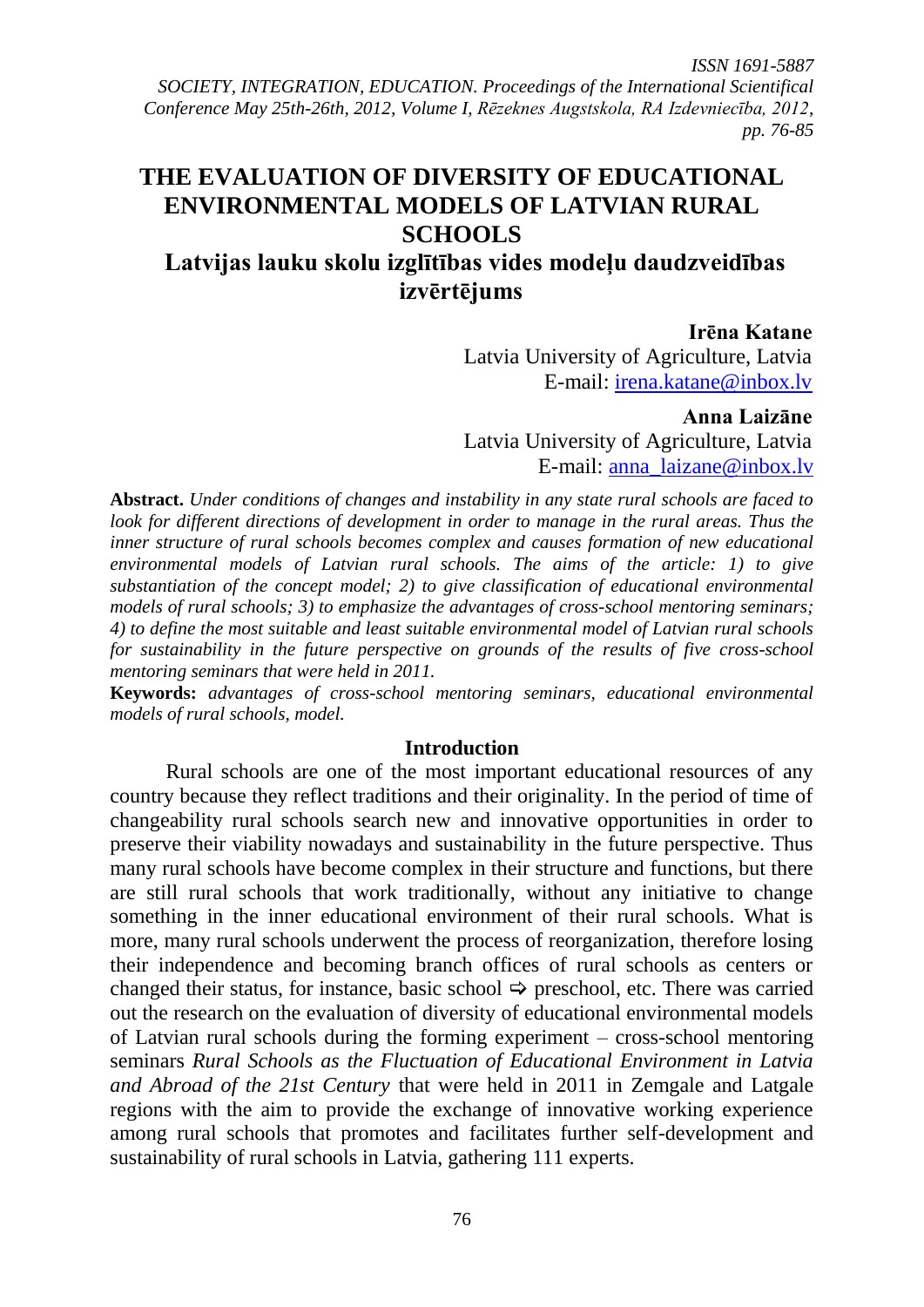The **aims** of the article: 1) to give substantiation of the concept *model*; 2) to give classification of educational environmental models of rural schools; 3) to emphasize the advantages of cross-school mentoring seminars; 4) to define the most suitable and least suitable environmental model of Latvian rural schools for sustainability in the future perspective on grounds of the results of five cross-school mentoring seminars.

The *methods* of the article are: 1) study of scientific literature; 2) the forming experiment in the way of cross-school mentoring seminars; 3) the questionnaire *The Evaluation of Educational Environmental Models of Rural Schools*; 4) mathematically statistical analysis of acquired data by SPSS software 17.0.

### **Discussion**

In the beginning of the article the authors would like to emphasize the concept *model* and its importance for researches on educational environmental models of rural schools in the field of pedagogy.

The base of significance for *modelling method* is concerned to be a model. The concept *model* is used in many scientific branches, for example, psychology, fine arts etc. Model is artificially created object in the way of scheme or physical construction, in the forms or formulas of signs that are very similar to research object or phenomenon and reproduce in a simple way a structure, features, coherence and relationship among elements of proper objects (Дахин, 2010). Models are classified in the following way (Богатырев, Устинова, s.a.):

1) *physical models* that have the same nature that is closed to original;

- 2) *applied mathematical models* whose physical nature differs from prototype, but there is possible a mathematical description of original behaviour;
- 3) *logically semiotical models* that are constructed from special signs, symbols and structural schemes.

In the connection with modelling of educational environmental models of rural schools, firstly, there are three elements – the researcher, researchable object and result – model, secondly, the model of educational environment of rural school is a logically semiotical model as it shows structures and relations between them.

The abroad examples of diversity of educational environmental models of schools (Balázs, s.a.; Павлова, s.a.;) reveal that: 1) Hungarian basic schools offer such models as forest schools, Eco-schools; 2) Russian rural school *Сельцовская средняя общеобразовательная школа имени Е.М. Мелашенко* has developed according to three projects in the following directions: the school as the center of agro-ecological education (Russian - *школа как центр аграрно-экологического образования*), the rural school – school of equal opportunities (Russian - *cельская школа – школа равных возможностей*) and the rural school – center of social adaptation (Russian - *cельская школа – центр социальной адаптации*); etc. These examples prove that nowadays rural schools search innovative ways of preservation of their viability and sustainability in the future perspective.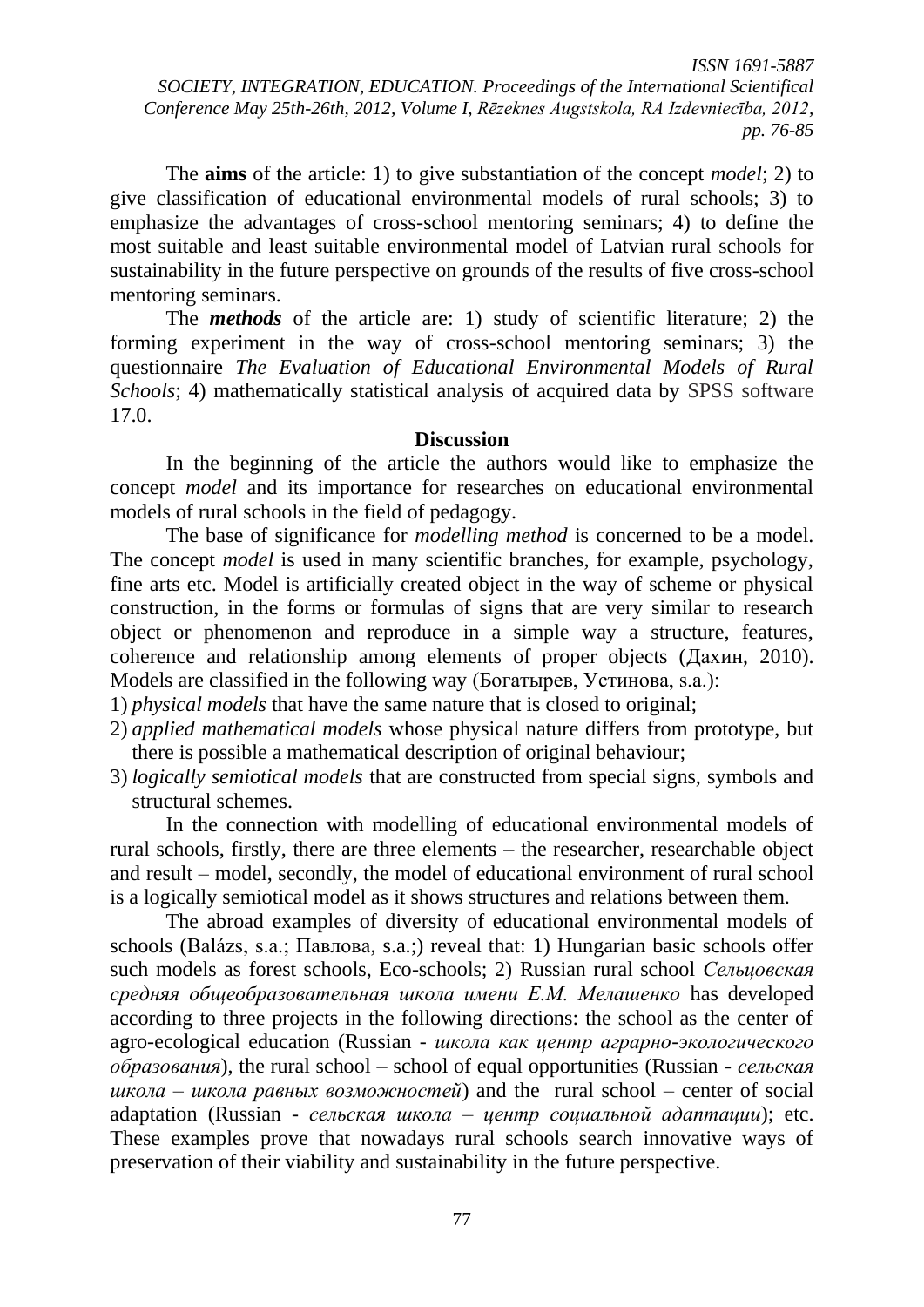After examination and evaluation of Latvian educational environmental models of rural schools, the authors of the article have divided them in four main groups:

1. *Traditional educational environmental models* offer the most widespread educational environmental models such as a basic or secondary rural school (functioning of schools responds to the Educational Law of Latvian Republic, the school's functions correspond to pupils' audience accordingly to basic or secondary school's educational programs). The school's operation is without any changes because, firstly, *the school's administration does not see any danger for school's existence* and *sustainability in future*, there is enough number of pupils and set of forms that have not substantially changed in the last years, that is why the rural school does not want to change anything in its every day work because the basic audience is saved – schoolchildren and youngsters, secondly, the *school's administration and all personnel perceive danger of school's existence and its sustainability in future* because the number of pupils and forms have decreased or it has been always a situation that the amount of pupils and forms were very low. Therefore the school as an environmental system is not opened to changes from inside  $-$  ( $\pi$ from the bottom"), but waits for favourable reforms from outside  $($ ...from the top" $).$ 

2. *Educational environmental models of structural reorganization* include multi-structural educational environment. It is related to comprehensive schools that as a result of the optimization in the time of the reform in 2009/2010 school year have become the component of the multi-structural educational environment or substructure: 1) have become a multi-structural educational environmental center that has got one or more branch offices; 2)have lost their independence and were joined to some rural secondary school or basic school in such way becoming the branch office of this particular school.

3. *Multi-functional and multi-structural educational environmental models within the framework of one school* encompass rural schools that offer multidivisional educational environment for all rural community because the rural schools are social-cultural environments which offer the formal and non-formal education in the aspect of life-long and wide-long learning. By broadening target audience and functions in the aspect of a person's age period 'down' – preschool and school age children and 'up' – adult formal and non-formal education, rural schools as an educational environment system form new substructures.

4. *Combined (mixed) educational environmental models* include the features of a multi-structural and multi-functional educational environmental model. The rural school as a multi-structural educational center or as a branch office broadens its functions and increases its target audience by offering a wide range of formal and non-formal educational programmes.

In order to find out the most and least suitable educational environmental models of rural schools, the authors of the article organized the forming experiment that was carried out in the form of five cross-school mentoring seminars *Rural*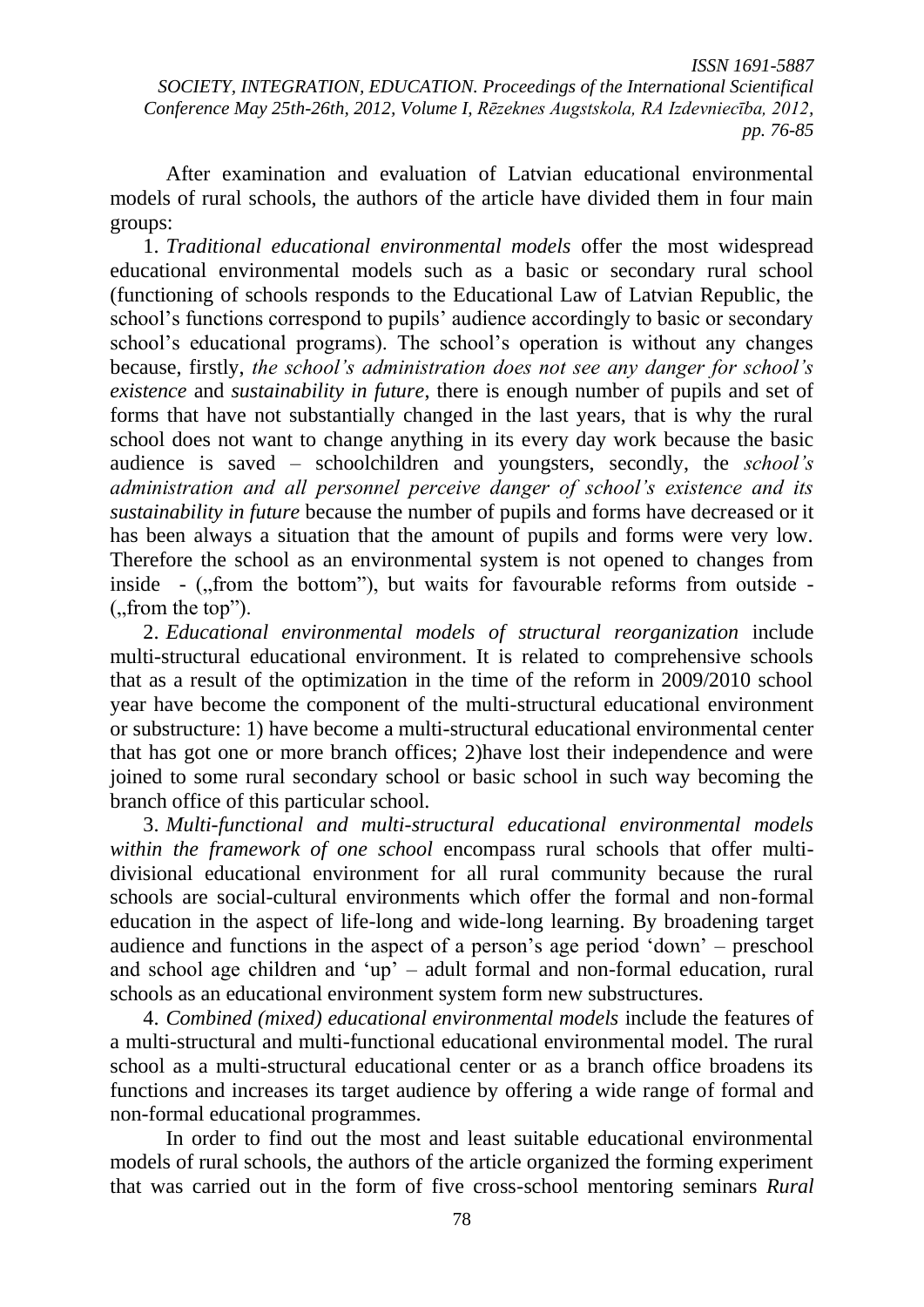*Schools as the Fluctuation of Educational Environment in Latvia and Abroad of the 21st Century* and were held in October and November, 2011 in five different rural schools – Jaunsilavas Basic School, Valles Secondary School, Riebinu Secondary School and Annas Brigaderes Basic School.

After cross-school mentoring seminars the authors could define certain *advantages of them*, for example, the participation of the majority of representatives of the particular school; the knowledge acquisition in the concrete issue; the possibility to share experience with the representatives of other schools and learn new practical things in the connection with the topic of the seminar; the solving of particular problems and questions; the use of evaluation skills; the facilitation of the cross-school cooperation and getting into the contact with other representatives of the seminar and as a result of this cooperation cross-schools' nets of collaboration are formed.

To find out the point of view of experts about the most and least suitable environmental model of rural schools for sustainability of Latvian rural schools in the future, the questionnaire *The Evaluation of Educational Environmental Models of Rural Schools* that consisted of two tasks was handed out. In the frames of the first task each participant as an inner expert had to evaluate its own represented rural school's educational environment model.

The results of the first cross-school mentoring seminar (see Table 1) show that 71% of experts of the seminar see their represented rural schools' educational environmental model as the *multi-functional and multi-structural educational environmental model within the framework of one school*, but 18% of experts of the seminar admitted that their existing educational environment of rural school is the *combined (mixed) educational environmental model.* What is more, 11% of experts considered that their educational environment of rural school corresponds to the *traditional educational environmental model*. None of the first cross-school mentoring seminar's experts marked the *educational environmental model of structural reorganization.*

The second cross-school seminar's results show that 83% of experts evaluated their represented rural schools as the *multi-functional and multistructural educational environmental model within the framework of one school*, but 17% - as the *combined (mixed) educational environmental model*. Other types of educational environmental models of rural schools were not marked in the questionnaire by experts.

The third cross-school mentoring seminar results reflect that 73% of experts regard their rural schools as the *multi-functional and multi-structural educational environmental model within the framework of one school* and the *combined (mixed) educational environmental model* appeared in 19% evaluation of experts, but 8% experts their educational environment of rural school evaluated as the *traditional educational environmental model*. None from the third cross-school mentoring seminar had chosen the *educational environmental model of structural reorganization.*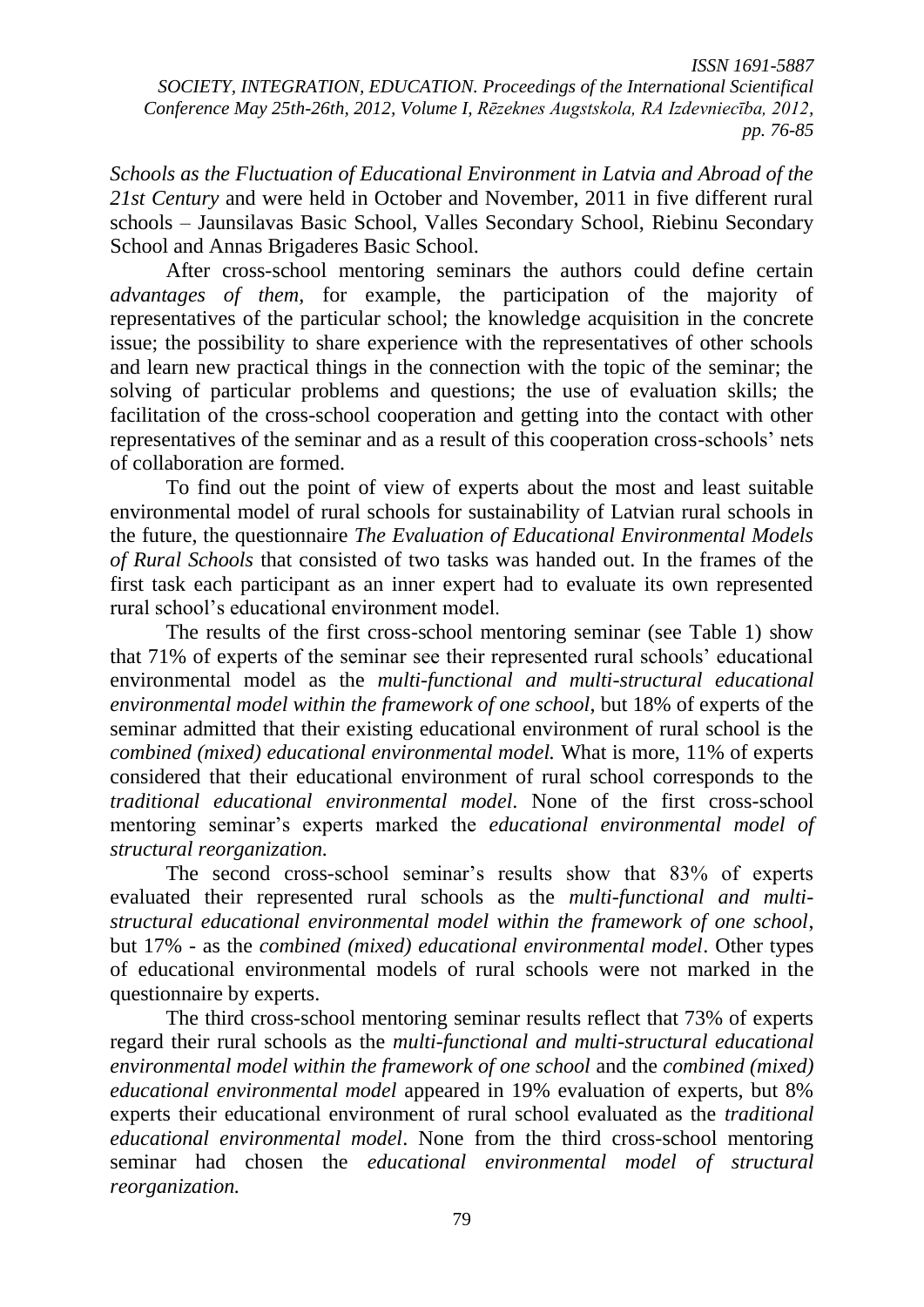*ISSN 1691-5887 SOCIETY, INTEGRATION, EDUCATION. Proceedings of the International Scientifical Conference May 25th-26th, 2012, Volume I, Rēzeknes Augstskola, RA Izdevniecība, 2012, pp. 76-85*

The fourth cross-school mentoring seminar's results demonstrate that all experts (100%) evaluated their represented rural schools as the *multi-functional and multi-structural educational environmental model within the framework of one school*. In the fifth cross-school mentoring seminar all experts (100%) evaluated their rural school as the *multi-functional and multi-structural educational environmental model within the framework of one school*.

There were more representatives of rural schools in the first, second and third cross-school mentoring seminars that is why there is a sufficiently great representation of educational environmental models in the evaluation of experts. But in the fourth and fifth cross-school mentoring seminars mainly one school's representatives had participated.

Table 1

| Nr.              | The educational environmental       | Proportion coefficient of indications (%) |               |                             |     |               |
|------------------|-------------------------------------|-------------------------------------------|---------------|-----------------------------|-----|---------------|
|                  | model of rural schools              |                                           |               |                             |     |               |
|                  |                                     | $1st$ seminar                             | $2nd$ seminar | $3rd$ seminar $4th$ seminar |     | $5th$ seminar |
| 1.               | traditional<br>educational<br>The   | 11                                        |               | 8                           |     |               |
|                  | environmental model                 |                                           |               |                             |     |               |
| $\overline{2}$ . | The multi-functional and multi-     | 71                                        | 83            | 73                          | 100 | 100           |
|                  | educational<br>structural           |                                           |               |                             |     |               |
|                  | environmental model within the      |                                           |               |                             |     |               |
|                  | framework of one school             |                                           |               |                             |     |               |
| 3.               | educational environmental<br>The    |                                           |               |                             |     |               |
|                  | model of structural reorganization. |                                           |               |                             |     |               |
| 4.               | The combined (mixed) educational    | 18                                        | 17            | 19                          |     |               |
|                  | environmental model                 |                                           |               |                             |     |               |

### **The Evaluation of Educational Environmental Models of Rural Schools**

After summarization of results there was concluded that the *multi-functional and multi-structural educational environmental model within the framework of one school* is brought to the forefront*,* afterwards follows the *combined (mixed) educational environmental model*, but on the third place is the *traditional educational environmental model*. There was not any rural school whose educational environment would be evaluated according to the *educational environmental model of structural reorganization*.

In the next stage of the data processing, there was performed the secondary processing of data in order to obtain the conclusive statistics. We were interested, whether there exists the statistically significant unanimity in the experts' opinions of cross-school mentoring seminars. There were advanced hypotheses: **H0:** *there is not an unanimity among five cross-school mentoring seminars' experts self*evaluation of educational environmental models of rural schools; **H1:** *there is an unanimity* among five cross-school mentoring seminars' experts self-evaluation of educational environmental models of rural schools.

The assessments, given by experts, we processed by SPSS software 17.0, using Kendall's W (tau\_c) Test (see Table 2).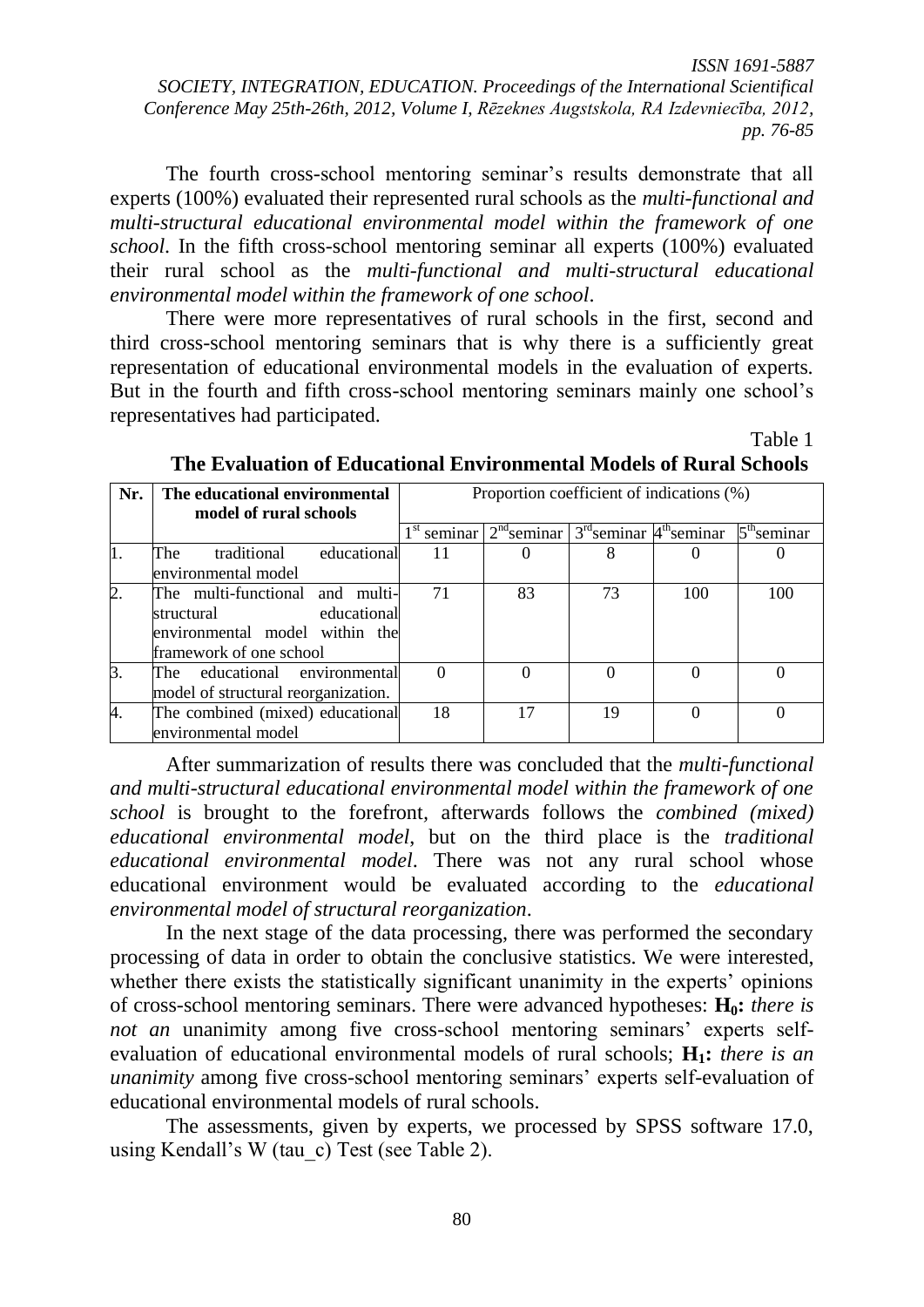Table 2

|             | The Conclusive Statistics of Kendela W Test |  |  |
|-------------|---------------------------------------------|--|--|
|             |                                             |  |  |
| Kendall's W | 0.883                                       |  |  |
| Chi-Square  | 13.244                                      |  |  |
|             |                                             |  |  |
| Asymp. Sig. |                                             |  |  |

Since  $\chi^2 = 13{,}244 > \chi^2_{0.05; 3} = 7{,}81$ , but W = 0,883, the unanimity or concordance coefficient W is closer to 1 than to 0. *We drew a conclusion* that we reject the null hypothesis  $H_0$ . It means that there is the unanimity among five crossschool mentoring seminars' experts self-evaluation of educational environmental models of rural schools.

The second task was connected with the evaluation of the suitability of educational environmental models of rural schools, ensuring development in the future, grading the suitability of educational environmental models of rural schools according to the environment of the school from 1 (*the most suitable model*) till 4 (*the least suitable model*). There was chosen Friedman test for data mathematical processing, using SPSS software 17.0 that shows whether there is or there is not difference among 4 assessments of educational environmental models of rural schools. The results of five cross-school mentoring seminars are represented in Table 3.

*The most suitable educational environmental model* in the first cross-school mentoring seminar is considered the *combined (mixed) educational environmental model*: its average rank is 1,69, then it is followed by the *multi-functional and multi-structural educational environmental model within the framework of one school*: 1,81 rank, afterwards it is the *traditional educational environmental model*: 3,15 rank and on the fourth place there is the *educational environmental model of structural reorganization*: 3,35 rank.

It can be concluded that experts of the second cross-school mentoring seminar admitted that the most suitable model is the *combined model of educational environment*, its average rank is 1,62, then follows the *multi-functional and multi-structural model of educational environment in the frame of one school* with an average rank 2,31, afterwards the *structural reorganization's model of educational environment* – 2,85 rank and on the fourth place is the *traditional model of educational environment* – 3,23 rank.

In addition to, the conclusive statistics of the third cross-school mentoring seminar reveals that the most suitable model of educational environment of rural schools is considered the *combined model of educational environment* with an average rank 1,63, then follows the *multi-functional and multi-structural model of educational environment in the frame of one school* – 1,70 rank, then the *structural reorganization's model of educational environment* – 3,07 rank and the last is the *traditional model of educational environment* – 3,59 rank.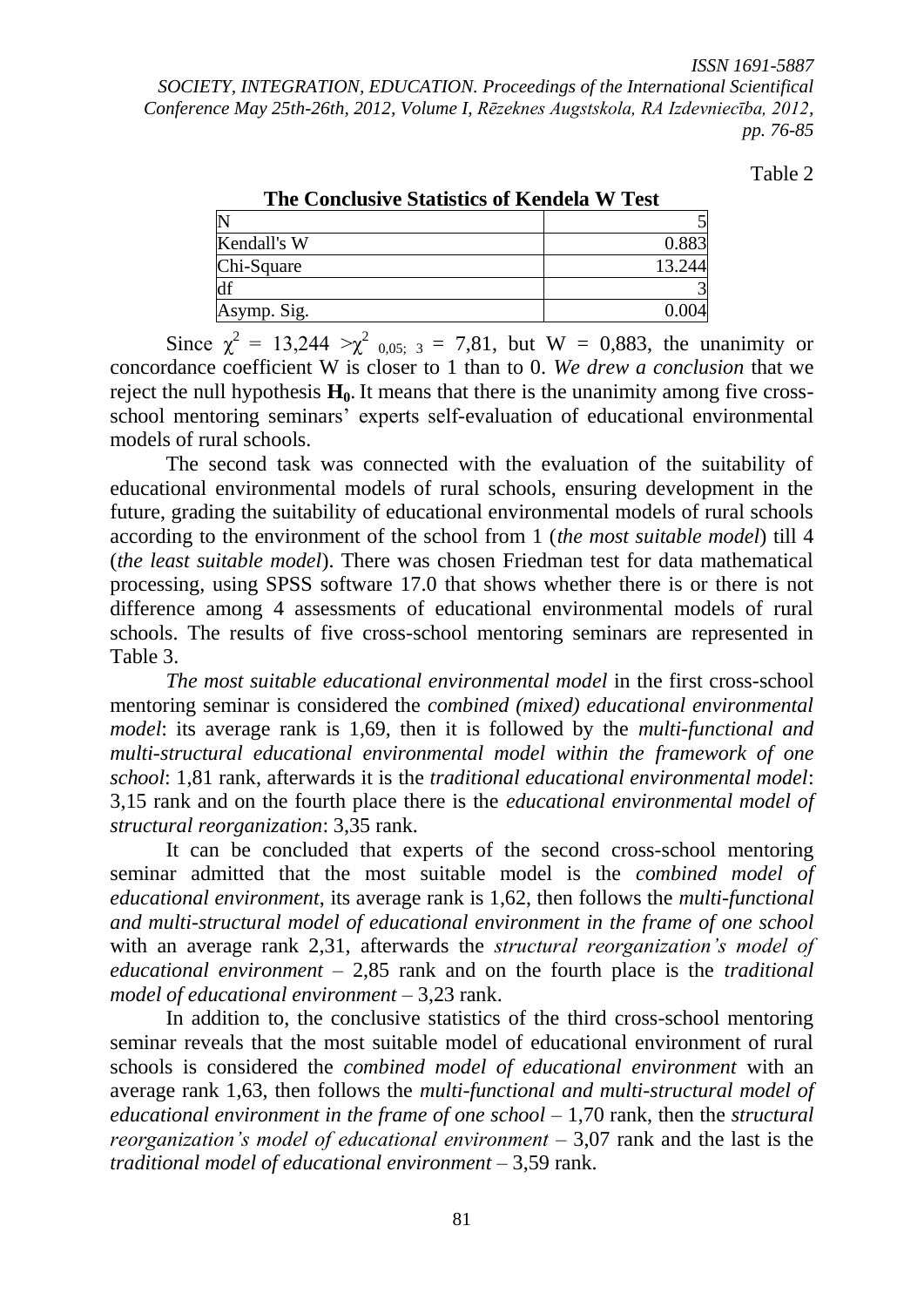Table 3

| J                                             |
|-----------------------------------------------|
| てと ひとく<br>J<br>$\ddot{\phantom{0}}$<br>į<br>ζ |
| $\frac{1}{2}$<br>$+$ $\sim$                   |
| j                                             |
| $\frac{1}{2}$                                 |
| ໌<br>$\blacksquare$<br>ĺ                      |

| Number of<br>seminars   | <b>Educational Environmental Models</b>                                                                               | (number<br>of cases)<br>Z | (average<br>Mean<br>rank) | Deviation<br>Std. | Minimum       | Maximum       |
|-------------------------|-----------------------------------------------------------------------------------------------------------------------|---------------------------|---------------------------|-------------------|---------------|---------------|
|                         | The educational environmental model of structural reorganization                                                      | 26                        | 3,15                      | 0,834             | $\mathcal{L}$ | 4             |
| 1 <sup>st</sup> seminar | environmental<br>educational<br>The multi-functional and multi-structural<br>model within the framework of one school | 26                        | 1,81                      | 0,634             |               | 3             |
|                         | The traditional educational environmental model                                                                       | 26                        | 3,35                      | 0,846             |               | 4             |
|                         | The combined (mixed) educational environmental model                                                                  | 26                        | 1,69                      | 1,011             |               | 4             |
|                         | environment<br>The traditional model of educational                                                                   | 13                        | 3,23                      | 0,832             |               | 4             |
|                         | educational<br>of<br>model<br>The multi-functional and multi-structural                                               | 13                        | 2,31                      | 1,109             |               | 4             |
| $2nd$ seminar           | environment in the frame of one school                                                                                |                           |                           |                   |               |               |
|                         | The educational environmental model of structural reorganization                                                      | 13                        | 2,85                      | 1,144             |               | 4             |
| 82                      | environment<br>The combined model of educational                                                                      | $\frac{3}{2}$             | 1,62                      | 0,768             |               | 3             |
|                         | environment<br>The traditional model of educational                                                                   | 27                        | 3,59                      | 0,694             |               | 4             |
|                         | educational<br>бf<br>model<br>The multi-functional and multi-structural                                               | 27                        | 1,70                      | 0,669             |               | 3             |
| $3rd$ seminar           | environment in the frame of one school                                                                                |                           |                           |                   |               |               |
|                         | The structural reorganization's model of educational environment                                                      | 27                        | 3,07                      | 0,781             | 2             | 4             |
|                         | environment<br>The combined model of educational                                                                      | 27                        | 1,63                      | 0,792             |               | 3             |
|                         | environment<br>The traditional model of educational                                                                   | $\overline{0}$            | 3,47                      | 0.697             | $\mathcal{L}$ | 4             |
|                         | educational<br>бf<br>model<br>The multi-functional and multi-structural                                               | $\overline{19}$           | 1,63                      | 0,597             |               | 3             |
| 4 <sup>th</sup> seminar | environment in the frame of one school                                                                                |                           |                           |                   |               |               |
|                         | The structural reorganization's model of educational environment                                                      | $\overline{1}$            | 3,16                      | 0,688             | $\mathcal{L}$ | 4             |
|                         | environment<br>The combined model of educational                                                                      | $\overline{19}$           | 1,74                      | 1,046             |               | 4             |
|                         | environment<br>The traditional model of educational                                                                   | 23                        | 3,00                      | 0.426             | $\mathcal{C}$ | 4             |
| $5th$ seminar           | educational<br>σf<br>model<br>The multi-functional and multi-structural<br>environment in the frame of one school     | 23                        | 1,61                      | 0,499             |               | $\mathcal{L}$ |
|                         | The structural reorganization's model of educational environment                                                      | 23                        | 3,74                      | 0.689             |               | 4             |
|                         | The combined model of educational environment                                                                         | 23                        | 1,65                      | 0,935             |               | 4             |

*ISSN 1691-5887 SOCIETY, INTEGRATION, EDUCATION. Proceedings of the International Scientifical Conference May 25th-26th, 2012, Volume I, Rēzeknes Augstskola, RA Izdevniecība, 2012, pp. 76-85*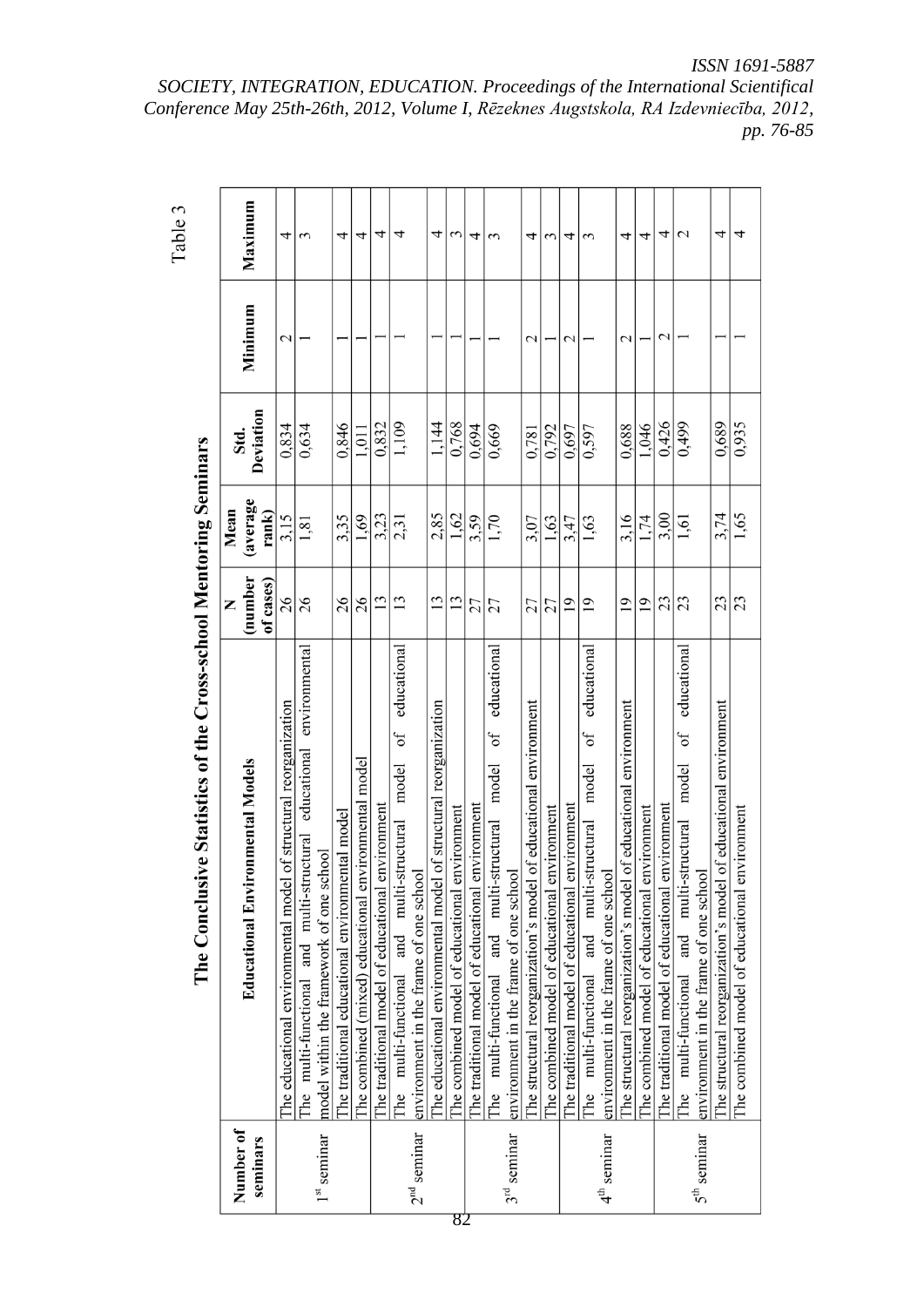On the contrary think the experts of the fourth cross-school mentoring seminar. To their mind, the most suitable model of educational environment is the *multi-functional and multi-structural model of educational environment in the frame of one school* with its average rank 1,63, then follows the *combined model of educational environment* with a rank of 1,74, the next one is the *structural reorganization's model of educational environment* – 3,16 rank and the *traditional model of educational environment* with 3,47 rank.

However, experts of the fifth cross-school mentoring seminar propose that the most suitable model of educational environment of rural schools is the *multifunctional and multi-structural model of educational environment in the frame of one school* with its average rank 1,61, then follows the *combined model of educational environment* with the rank of 1,65, the next one is the *traditional model of educational environment* – 3,00 rank and the *structural reorganization's model of educational environment* – 3,74 rank.

From the given analysis of the conclusive statistics it can be drawn the conclusion that according to the opinions of experts the most suitable educational environmental model for sustainability of rural schools ensuring development in the future is the *combined (mixed) educational environmental model* and the least suitable educational environmental model – the *traditional model of educational environment*.

In order to determine coincidence among the assessments of experts, there were advanced two hypotheses:  $H_0$ : the point of view of experts of cross-school mentoring seminars about models of educational environment of rural schools *is similar*; **H1**: the point of view of experts of cross-school mentoring seminars about models of educational environment of rural schools *is different*. The hypotheses were tested by Friedman test.

There were gained the following comparison results of the experts' assessments of five cross-school mentoring seminars (see Table 4):

- The 1<sup>st</sup> cross-school mentoring seminar: since  $\chi^2 = 35,492 > \chi^2_{0,05;3} = 7,81$ , but Asymp. Sig. =  $0.000 \le \alpha = 0.05$ , then  $H_0$  is rejected and  $H_1$  is accepted. We *drew a conclusion* that the point of view of experts of the first cross-school mentoring seminar about models of educational environment of rural schools *is not similar*, it is different.
- The 2<sup>nd</sup> cross-school mentoring seminar: since  $\chi^2 = 11,492 > \chi^2_{0,05;3} = 7,81$ , but Asymp. Sig. =  $0.009 \le \alpha = 0.05$ , then **H<sub>0</sub>** is rejected and **H**<sub>1</sub> is accepted. We *drew a conclusion* that the point of view of experts of the second cross-school mentoring seminar about models of educational environment of rural schools *is not similar*, it is different.
- The 3<sup>rd</sup> cross-school mentoring seminar: since  $\chi^2 = 47,222 > \chi^2_{0,05;3} = 7,81$ , but Asymp. Sig. =  $0.000 \le \alpha = 0.05$ , then  $H_0$  is rejected and  $H_1$  is accepted. We *drew a conclusion* that the point of view of experts of the third cross-school mentoring seminar about models of educational environment of rural schools *is not similar*, it is different.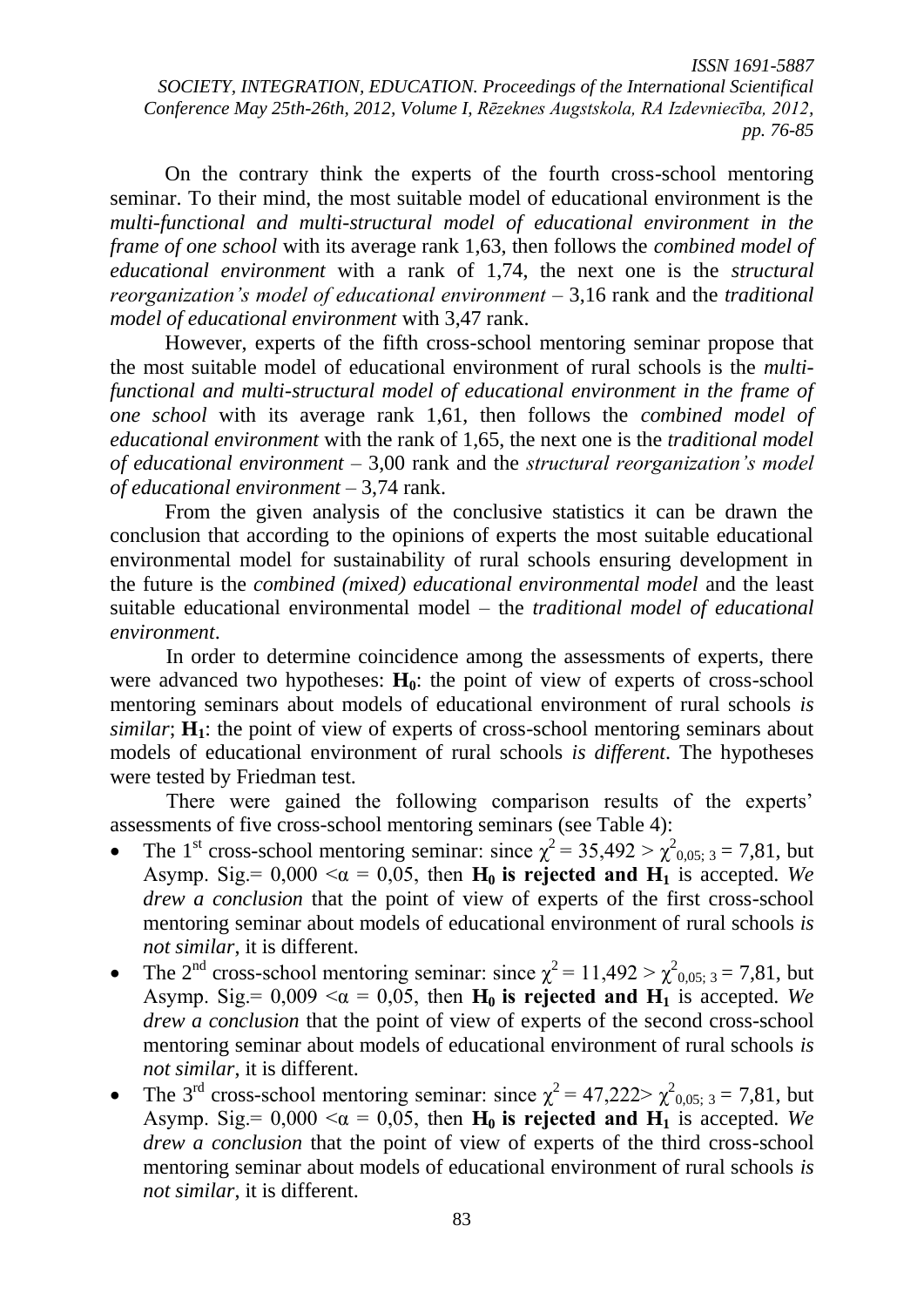- The 4<sup>th</sup> cross-school mentoring seminar: since  $\chi^2 = 30,979 > \chi^2_{0,05;3} = 7,81$ , but Asymp. Sig. =  $0.000 \le \alpha = 0.05$ , then  $H_0$  is rejected and  $H_1$  is accepted. We *drew a conclusion* that the point of view of experts of the fourth cross-school mentoring seminar about models of educational environment of rural schools *is not similar*, it is different.
- The 5<sup>th</sup> cross-school mentoring seminar: since  $\chi^2 = 45{,}522 > \chi^2_{0.05; 3} = 7{,}81$ , but Asymp. Sig. =  $0.000 \le \alpha = 0.05$ , then  $H_0$  is rejected and  $H_1$  is accepted. We *drew a conclusion* that the point of view of experts of the fifth cross-school mentoring seminar about models of educational environment of rural schools *is not similar*, it is different.

Table 4

### **The Friedman Test's Conclusive Statistics of Five Cross-school Mentoring Seminars**

|             | The 1 <sup>st</sup> Cross-school Mentoring Seminar | The 2 <sup>nd</sup> Cross-school Mentoring Seminar |                                                    |  |
|-------------|----------------------------------------------------|----------------------------------------------------|----------------------------------------------------|--|
| N           | 26                                                 | N                                                  | 13                                                 |  |
| Chi-Square  | 35,492                                             | Chi-Square                                         | 11,492                                             |  |
| Df          | 3                                                  | df                                                 |                                                    |  |
| Asymp. Sig. | 0,000                                              | Asymp. Sig.                                        | 0,009                                              |  |
|             | The 3 <sup>rd</sup> Cross-school Mentoring Seminar |                                                    | The 4 <sup>th</sup> Cross-school Mentoring Seminar |  |
| N           | 27                                                 | N                                                  | 19                                                 |  |
| Chi-Square  | 47,222                                             | Chi-Square                                         | 30,979                                             |  |
| Df          | 3                                                  | df                                                 |                                                    |  |
| Asymp. Sig. | 0,000                                              | Asymp. Sig.                                        | 0,000                                              |  |
|             | The 5 <sup>th</sup> Cross-school Mentoring Seminar |                                                    |                                                    |  |
|             | N                                                  | 23                                                 |                                                    |  |

| The 5 <sup>th</sup> Cross-school Mentoring Seminar |        |  |
|----------------------------------------------------|--------|--|
|                                                    |        |  |
| Chi-Square                                         | 45,522 |  |
|                                                    |        |  |
| Asymp. Sig.                                        | 0.000  |  |

Statistical results of Friedman test show that there is not any coincidence of the point of views of experts of five cross-school mentoring seminars.

### **Conclusions**

• Models of educational environment of Latvian rural schools are categorized into four main groups of models of educational environment: 1) traditional educational model of environment; 2) educational environmental model of structural reorganization; 3) multi-functional and multi-structural educational model of environment in the frame of one school; 4) combined educational model of environment.

 The research on educational environmental models of Latvian rural schools reflects that educational environment is changing and will be undergoing several changes in the rural areas of Latvia even next years because reorganization and closure of schools are still in the realization process. It becomes diverse in structure allowing to attract investments and broader the educational facilities for native inhabitants of a particular rural district. Unfortunately, no one can foresee